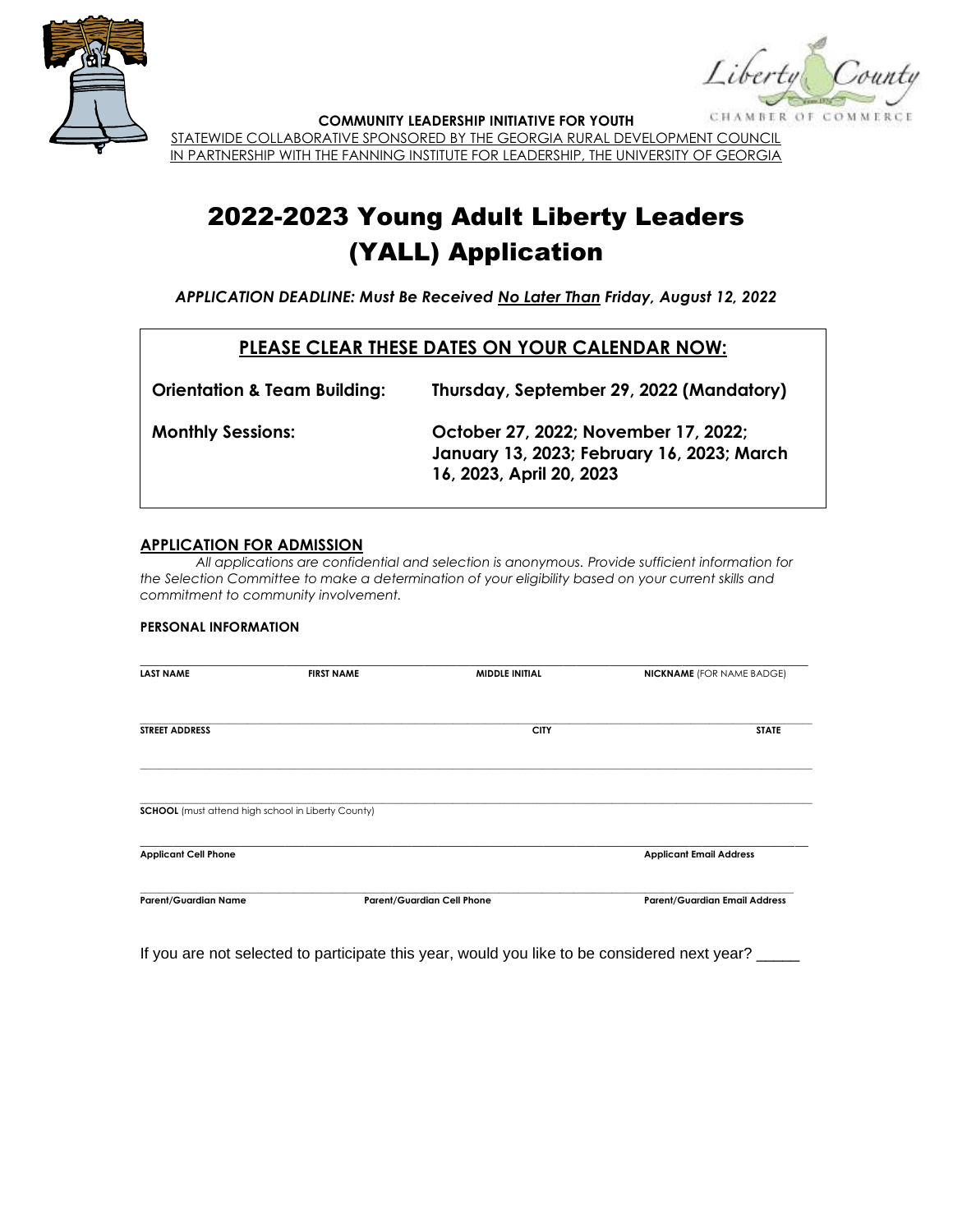#### COMMUNITY LEADERSHIP INITIATIVE

| COMMUNII I LEADERSHIF INIIIAIIVE<br>STATEWIDE COLLABORATIVE SPONSORED BY THE GEORGIA RURAL DEVELOPMENT COUNCIL<br>IN PARTNERSHIP WITH THE FANNING INSTITUTE FOR LEADERSHIP, THE UNIVERSITY OF GEORGIA |
|-------------------------------------------------------------------------------------------------------------------------------------------------------------------------------------------------------|
|                                                                                                                                                                                                       |
|                                                                                                                                                                                                       |
|                                                                                                                                                                                                       |
|                                                                                                                                                                                                       |
|                                                                                                                                                                                                       |
| How did you hear about the Young Adult Liberty Leaders (YALL) Program and what influenced you<br>to apply?                                                                                            |
|                                                                                                                                                                                                       |
| If selected, what do you expect to gain from the YALL Program?                                                                                                                                        |
|                                                                                                                                                                                                       |
| List community service activities that you are (or have recently been) involved in:                                                                                                                   |
|                                                                                                                                                                                                       |
| List any academic accomplishments:                                                                                                                                                                    |
|                                                                                                                                                                                                       |
|                                                                                                                                                                                                       |
| List any extracurricular activities:                                                                                                                                                                  |
|                                                                                                                                                                                                       |
| Describe one of your personal strengths & weaknesses. Please explain.                                                                                                                                 |
|                                                                                                                                                                                                       |
| What novel or short story have you read that has influenced you in a positive or negative manner?<br>Please explain.                                                                                  |
|                                                                                                                                                                                                       |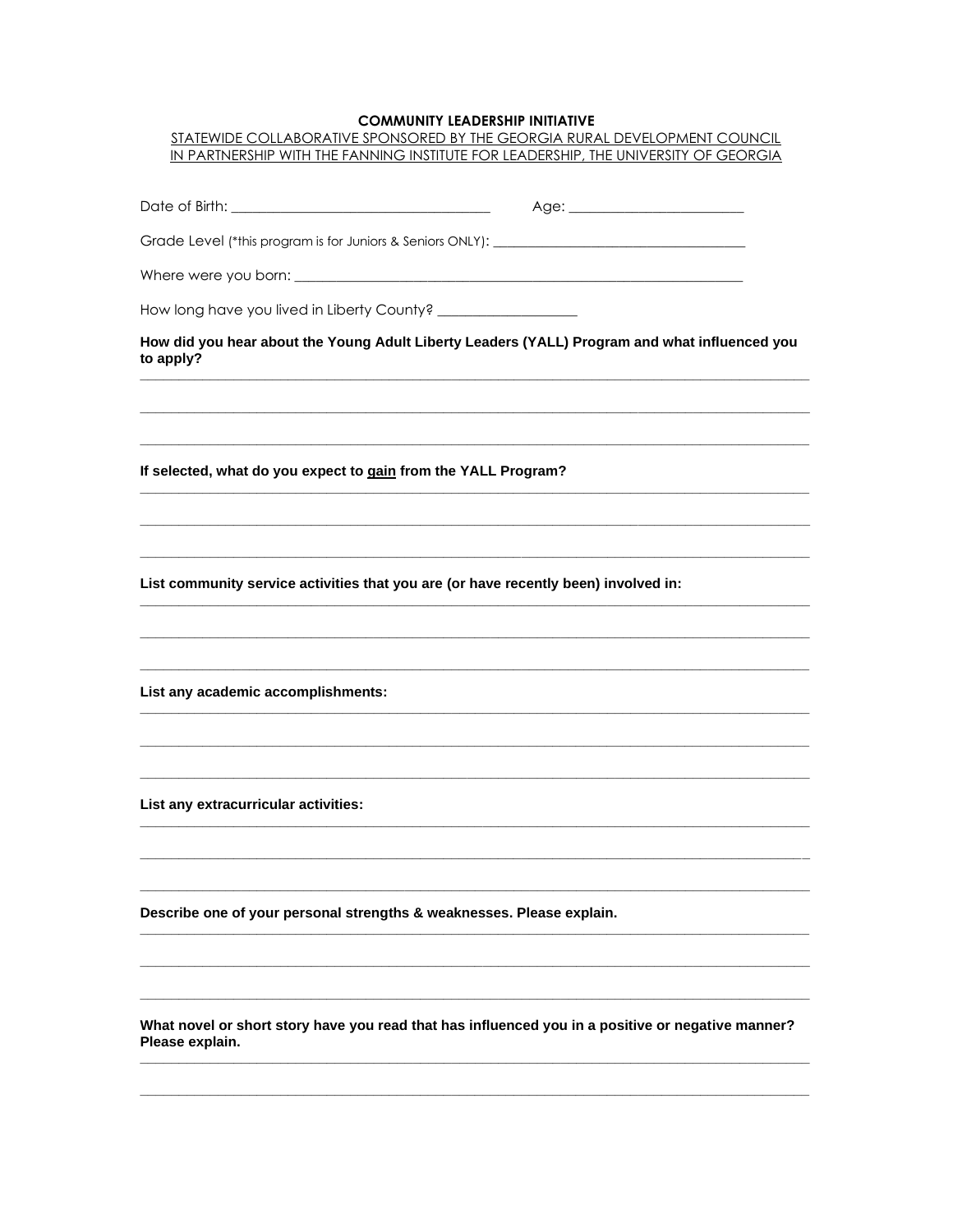What is your favorite sports team?

What are your short term and long-term personal goals?

Who has been an important influence in your life and why/how?

If you could speak with any historical leader (past or present) who would it be and why?

If you could change one thing about Liberty County, what would you change and why?

What recent news event have you been following and why?

What personal characteristics should be considered by the committee?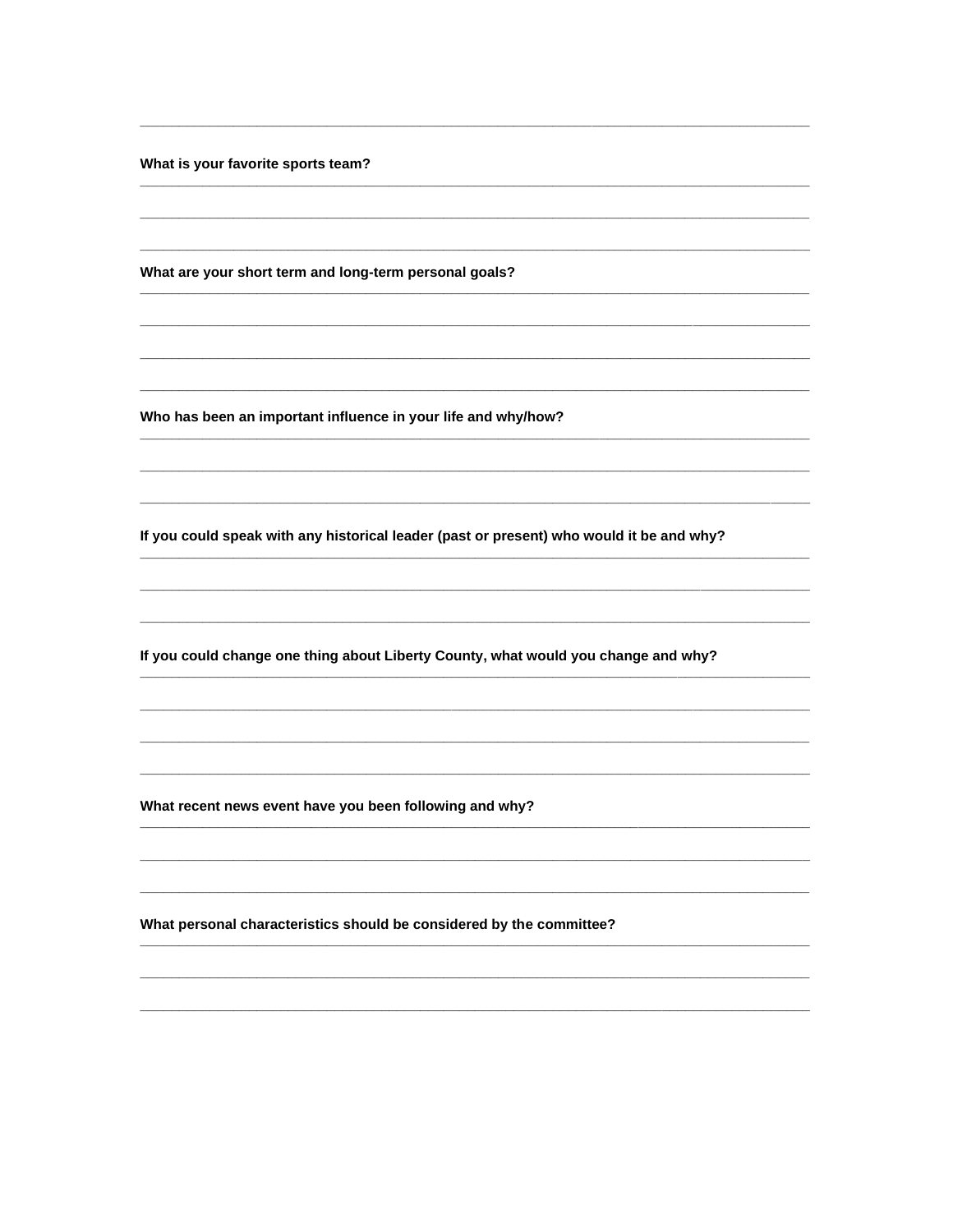### **COMMUNITY LEADERSHIP INITIATIVE**

STATEWIDE COLLABORATIVE SPONSORED BY THE GEORGIA RURAL DEVELOPMENT COUNCIL IN PARTNERSHIP WITH THE FANNING INSTITUTE FOR LEADERSHIP, THE UNIVERSITY OF GEORGIA

## **APPLICATION AGREEMENT**

- I have cleared my calendar on the appropriate dates and, if selected, I understand that the **Orientation session is mandatory**.
	- o I also understand that **session dates are tentative and subject to change.**
- To successfully graduate from Young Adult Liberty Leaders, the orientation is mandatory and that I cannot miss more than two program sessions.
	- o I also understand that some homework assignments and volunteer requirements will require additional hours outside of monthly meetings.
- To successfully graduate from Young Adult Liberty Leaders, I must volunteer with *at least* 3 approved community events *(listed below)* for no less than 2 hours per event.

Do you understand and agree to meet these requirements?

**YES\_\_\_\_ NO\_\_\_\_\_\_**

Applicant signature below certifies that I have read and comply with this entire application.

> \_\_\_\_\_\_\_\_\_\_\_\_\_\_\_\_\_\_\_\_\_\_\_\_\_\_\_\_\_\_\_\_\_\_\_\_\_\_\_\_\_\_\_\_\_\_\_\_\_\_\_\_\_\_\_\_\_\_\_\_\_ SIGNATURE **DATE**

Parent/Guardian signature below certifies that the parent/guardian has read and complies with this entire application.

> \_\_\_\_\_\_\_\_\_\_\_\_\_\_\_\_\_\_\_\_\_\_\_\_\_\_\_\_\_\_\_\_\_\_\_\_\_\_\_\_\_\_\_\_\_\_\_\_\_\_\_\_\_\_\_\_\_\_\_\_\_ SIGNATURE **DATE**

**Applications will NOT be accepted after August 12, 2022. Please do not call to inquire about the status of your application. We will notify you as soon as the selection process is complete and interviews are scheduled.**

> *MAIL TO: Young Adult Liberty Leaders C/O Liberty County Chamber of Commerce 208 East Court Street, Hinesville, GA 31313*

> > *OR*

*Email completed application to [assistant@libertycounty.org](mailto:assistant@libertycounty.org)*